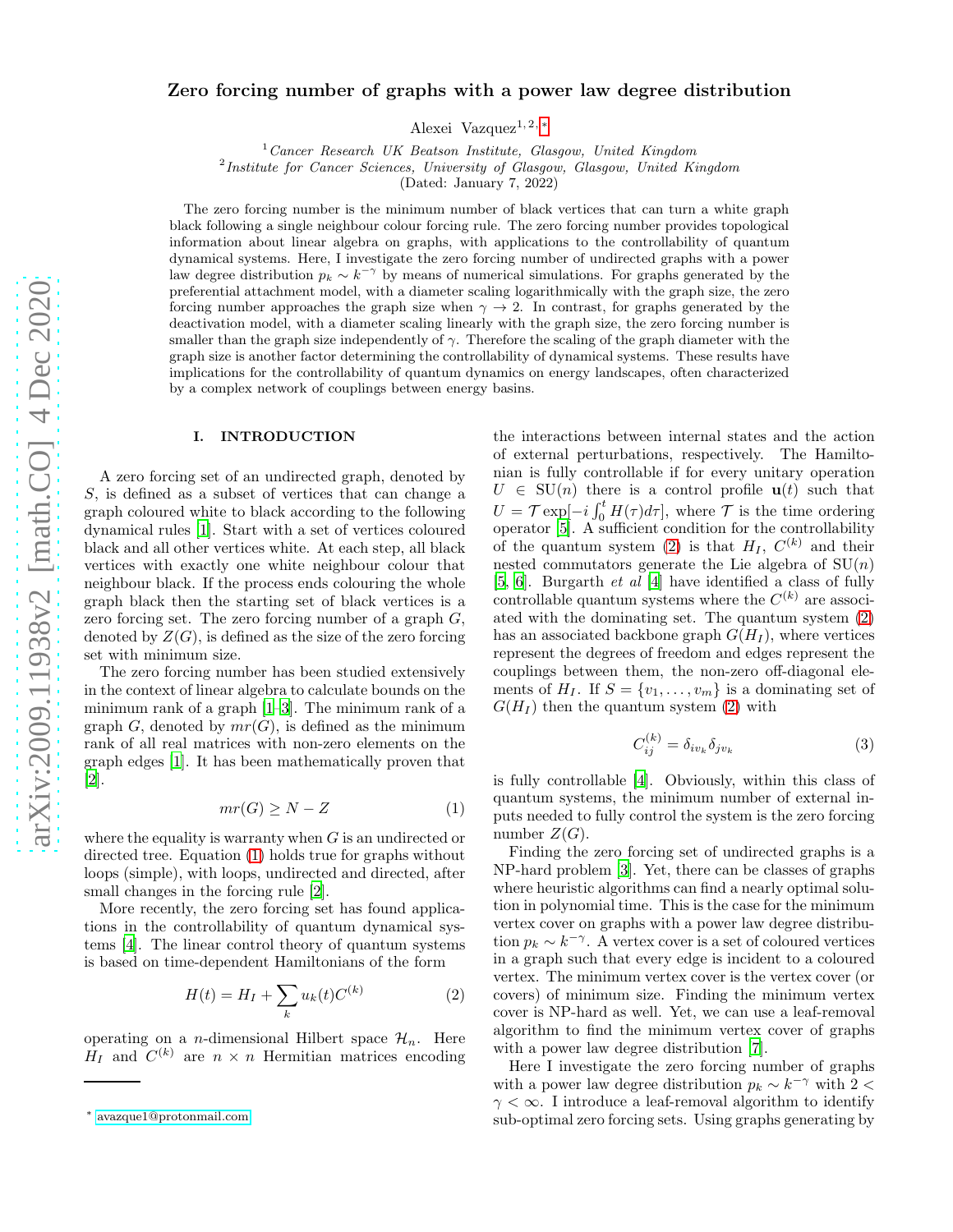

<span id="page-1-0"></span>FIG. 1. Illustration of the leaf removal rules to construct the zero forcing set.

preferential attachment and the leaf-removal algorithm, I demonstrate numerically that  $Z(G) \to N$  when  $\gamma \to 2$ . In contrast, the size of the minimum vertex cover is of order  $N(\gamma - 2)$  when  $\gamma \to 2$ .

## II. LEAF REMOVAL ALGORITHM

Leaf-removal algorithms can tackle NP-hard problems on graphs with a power law degree distribution [\[7,](#page-5-3) [8\]](#page-5-4). A leaf is defined as a vertex with degree 1. The leaf-removal takes advantage of scenarios where the optimal choice is evident. Optimal choice will depend on the specific optimization problem, as shown in Fig. [1](#page-1-0) for zero forcing. If a leaf is at the end of a chain and the leaf at the other end is white (Fig. [1a](#page-1-0)), one optimal choice is to colour the leaf black and add the leaf to the forcing set. If a leaf is black and the neighbour is white (Fig. [1b](#page-1-0)), then the neighbour is forced to black and the leaf is removed. If the neighbour becomes a leaf then the procedure can be continue recursively. Yet another scenario is a vertex with  $L$  leafs (Fig. [1c](#page-1-0)). Here we have no other choice but colouring black  $L - 1$  leafs and adding them to the zero forcing set. In some instances the leaf removal rules do not create new leafs and the algorithm cannot proceed further. To re-start the process I will remove the vertex with the largest degree and add it to the zero forcing set. Putting all together the algorithm proceed as follows.

- 1. Start with all vertices coloured white and an empty zero forcing set.
- 2. Create a list of all leafs in the current graph.
- 3. For each leaf in the list carry on the following rules sequentially.
	- If the leaf is white and it is at the end of an isolated chain with a white leaf at the other end, then colour the leaf black and add it to the zero forcing set.
- If the leaf is black, remove the leaf and colour the neighbour black. In the event that the neighbour becomes itself a leaf proceed recursively until no new leaf is created (Fig. [1a](#page-1-0)).
- Otherwise, find all leafs at distance 2 from the current leaf, colour them black, remove them and add them to the zero forcing set. If no leaf is found at distance 2 no action is taken.
- 4. If the graph is not empty, find a vertex with the current largest degree, colour the vertex black, remove the vertex, add the vertex to the zero forcing set, and move all neighbour vertices that become a leaf to the leaf list.
- 5. Remove all isolated vertices, those that are white colour them black and add them to the zero forcing set.
- 6. If the graph is empty stop, otherwise go back to step 2.

The size of the resulting zero forcing set will be denoted by  $Z_{LM}(G)$ , where LM stands for leaf and maximum degree removal. Since the maximum degree removal, step 4, is not necessarily optimal, this algorithm overestimates the zero forcing number,

$$
Z_{LM} \ge Z \tag{4}
$$

As a comparison, I will also calculate the minimum vertex covering using an adaptation of the vertex covering leaf removal algorithm [\[7](#page-5-3)]. The algorithm proceed as follows. Start with all vertices uncovered and a list of leafs in the graph. If the leaf list is non-empty, extract a leaf, remove the leaf, add the leaf neighbour to the vertex covering set and remove the leaf neighbour. Otherwise, find a vertex with the current largest degree, add it to the vertex covering set and remove it. Continue until the graph is empty. The minimum vertex covering will be denoted by  $V(G)$ . The vertex cover size estimated by the leaf-maximum degree removal will be denoted by  $V_{LM}(G)$ . Once again, because of the maximum degree removal rule, this algorithm overestimates the minimum vertex covering,

$$
V_{LM} \ge V \tag{5}
$$

### III. PREFERENTIAL-ATTACHMENT GRAPHS

First, I will consider graphs generated by the preferential attachment model with initial attractiveness [\[9](#page-5-5)]  $(G_{PA})$ . The graph is started with a fully connected graph of  $m + 1$  vertices. Then add new vertices one by one until the targeted graph size is reached. Each time a new vertex is added it is connected to m existing and nonoverlapping vertices, each selected with probability

$$
\pi_i = \frac{(a-1)m + k_i}{\sum_j [(a-1)m + k_j]}
$$
(6)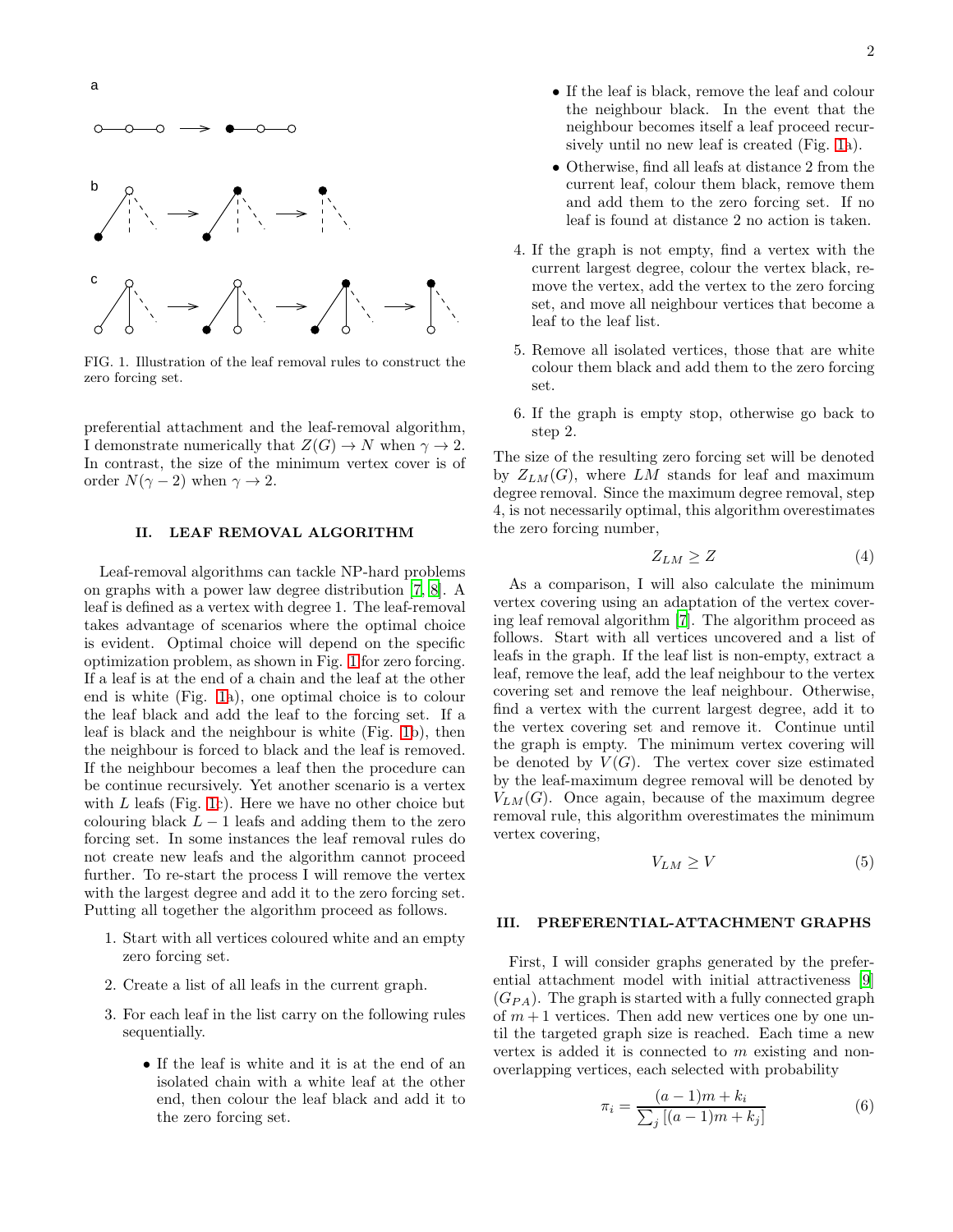

<span id="page-2-0"></span>FIG. 2. Zero forcing fraction  $z = Z_{LM}/N$  and minimum vertex cover fraction  $v = V_L M/N$  of preferential attachment graphs, with  $N = 10,000$  and averaged over 100 graphs.

where the indexes run over vertices in the current graph and  $k_i$  denotes the degree of vertex i. The parameter  $a > 0$  represents a vertex independent attractiveness named initial attractiveness [\[9\]](#page-5-5). This model generates graphs with a power law degree distribution  $p_k \sim k^{-\gamma}$ with exponent [\[9](#page-5-5)]

$$
\gamma = 2 + a \tag{7}
$$

By tuning the initial attractiveness  $a$  we can obtain exponents in the range  $2 < \gamma < \infty$ . The case  $a = 1$  ( $\gamma = 3$ ) corresponds to the original Barabási-Albert model [\[10\]](#page-5-6).

Using the LM algorithms, I have estimated the zero forcing number and minimal vertex covering of graphs generated by the preferential attachment model (Fig. [2\)](#page-2-0). The zero forcing number and the minimum vertex covering behave quite differently as  $\gamma \to 2$ . The zero forcing number approaches the graph size while the minimum vertex covering approaches zero. Around  $\gamma = 2$  we ob-



<span id="page-2-1"></span>FIG. 3. Scaling of the zero forcing fraction  $z = Z_{LM}/N$  and minimum vertex cover fraction  $v = V_L M/N$  of preferential attachment graphs, with  $N = 10,000$  and averaged over 100 graphs.

serve the scalings (Fig. [3\)](#page-2-1)

<span id="page-2-2"></span>
$$
N - Z_{LM}(G_{PA}) \approx c_z N(\gamma - 2)
$$
 (8)

$$
V_{LM}(G_{PA}) \approx c_v N(\gamma - 2)
$$
\n(9)

Substituting the scaling [\(8\)](#page-2-2) into the minimum rank lower bound [\(1\)](#page-0-1) we obtain

$$
mr(G_{PA}) \ge c_z N(\gamma - 2)
$$
 (10)

When  $\gamma \approx 2$  we cannot exclude that the minimum rank is 0.

Since the LM algorithm yields upper bounds it is worth asking how tight are those bounds, specially for  $\gamma \approx 2$ . To address this question I have calculated the number of vertices that were forced using the maximum degree step, denoted by  $\Delta Z(G)$  and  $\Delta V(G)$  for the zero forcing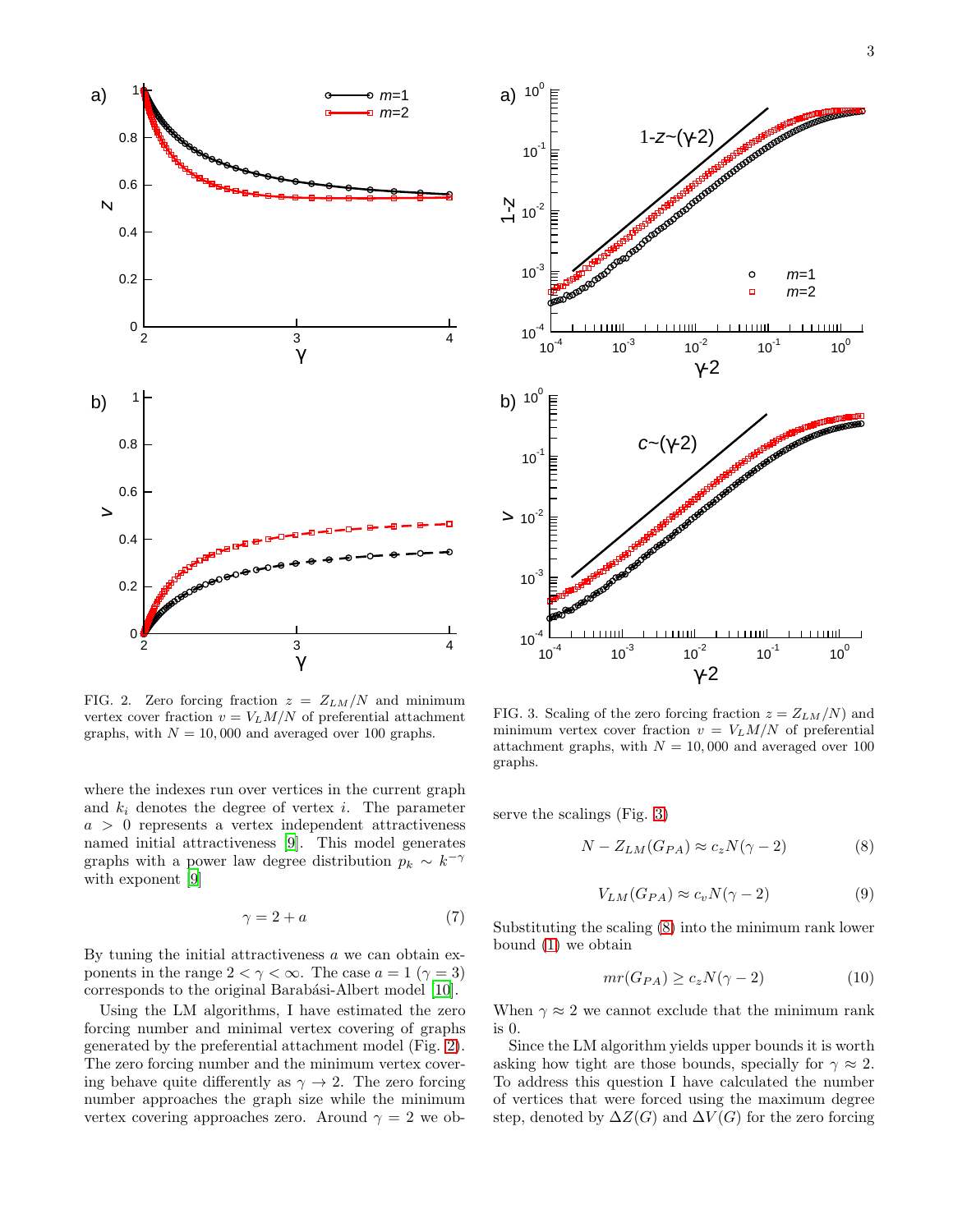

<span id="page-3-0"></span>FIG. 4. Contribution of the maximum degree step to the size of the zero forcing and vertex covering sets estimated by the LM algorithm, for preferential attachment graphs with  $N = 10,000$  and averaged over 100 graphs.

and vertex covering algorithms, respectively. We observe that  $\Delta V (G_{PA})/N \approx 0$  for all values of  $\gamma$  explored (Fig. [4b](#page-3-0)). Therefore

$$
V_{LM}(G_{PA}) \approx V(G_{PA})\tag{11}
$$

In contrast,  $\Delta Z_{LM}(G_{PA}) > 0$  for most values of  $\gamma$ and we cannot tell how good are the zero forcing number estimates. Nevertheless, for  $\gamma \rightarrow 2$  we have  $\Delta Z_{LM}(G_{PA})/N \to 0$ . In the vicinity of  $\gamma = 2$  the LM algorithm provides good estimates of the zero forcing number, i.e.

$$
Z_{LM}(G_{PA}) \approx Z(G_{PA})\tag{12}
$$

for  $\gamma \approx 2$ . This allows us to conclude that the zero forcing number of preferential-attachment graphs approaches the graph size when  $\gamma \rightarrow 2$ .



<span id="page-3-1"></span>FIG. 5. Star graphs. a) Isolated stars. b) String of stars. Solid circles are vertices in the zero forcing set.

#### IV. STAR AND DEACTIVATION GRAPHS

It is straightforward to show that  $\gamma \to 2$  is not a sufficient condition to obtain  $Z(G) \approx N(G)$ . To this end, consider graphs made by isolated starts with a degree distribution  $p_k$ ,  $k = 1, \ldots (G_{0\star}, \text{Fig. 5a}).$  $k = 1, \ldots (G_{0\star}, \text{Fig. 5a}).$  $k = 1, \ldots (G_{0\star}, \text{Fig. 5a}).$  In this case the degree distribution satisfy the constraint

$$
\sum_{k>1} p_k k = p_1 \tag{13}
$$

For each isolated star all but 1 leaf need to be included in the zero forcing set, resulting in

$$
\frac{Z(G_{0\star})}{N} = \sum_{k>1} p_k(k-1) = 2p_1 - 1 < 1 \tag{14}
$$

A similar result is obtained for graphs made by a string of stars  $(G- \star, Fig. 5b)$  $(G- \star, Fig. 5b)$  $(G- \star, Fig. 5b)$ . In this case the degree distribution satisfy the constraint

$$
\sum_{k>1} p_k(k-2) = p_1 \tag{15}
$$

In this case all leafs need to be forced resulting in

$$
\frac{Z(G_{-k})}{N} = \sum_{k>1} p_k(k-2) = p_1 < 1 \tag{16}
$$

 $Z(G_{0\star})$  < N and  $Z(G_{-\star})$  < N regardless of the shape of the degree distribution. A power low degree distribution  $p_k \sim \tilde{k}^{-\gamma}$  with  $\gamma \to 2$  is not a sufficient condition for  $Z(G) = N(G)$ .

The deactivation graphs of Klemm and Eguíluz [\[11](#page-5-7)]  $(G_D)$  provide another counter example inspired on natural rules of network evolution. The basic idea of the deativation graph model is that, with time, some vertices will no longer participate in the network evolution,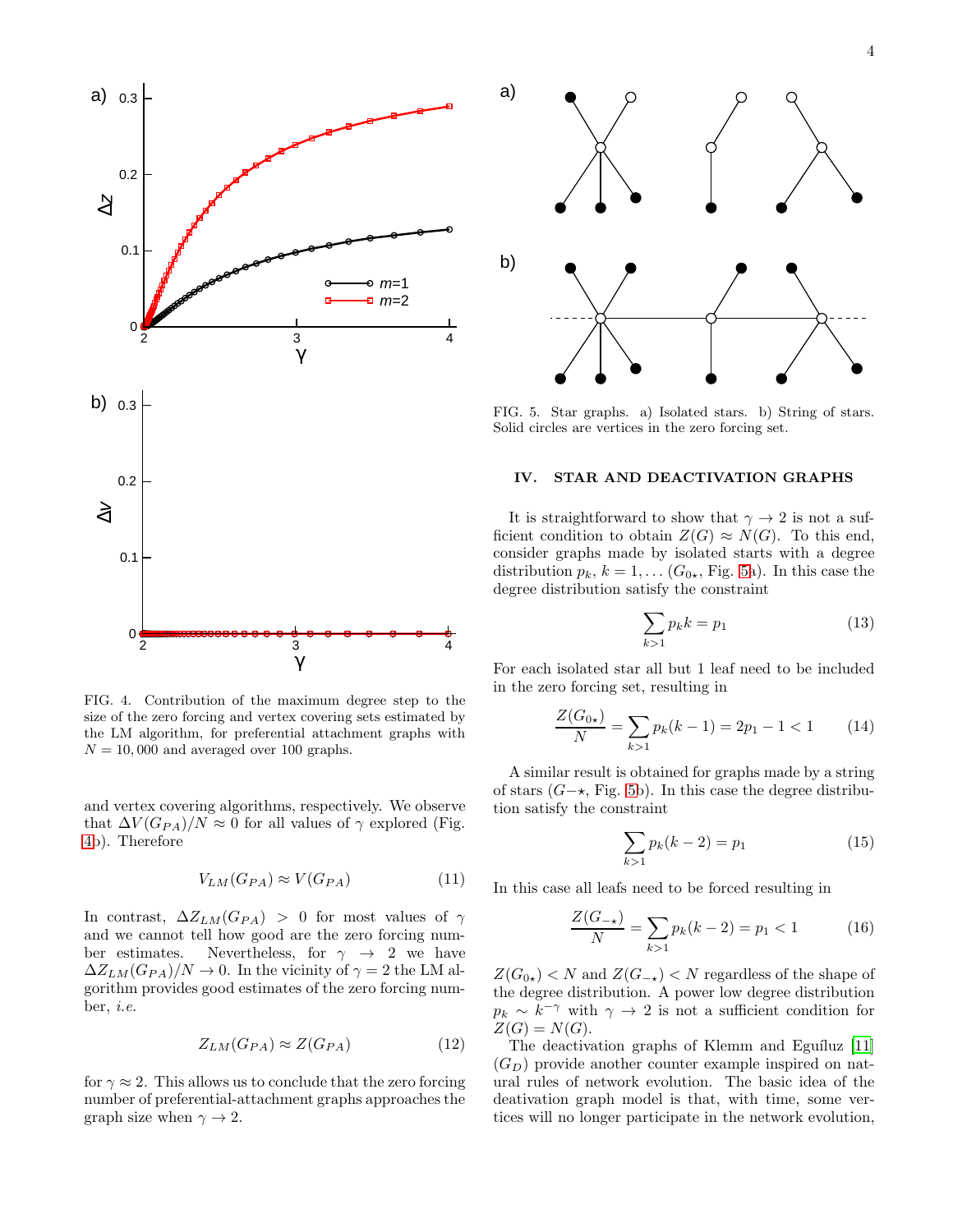

<span id="page-4-3"></span>FIG. 6. Zero forcing fraction  $z = Z_{LM}/N$  and minimum vertex cover fraction  $v = V_L M/N$  of deactivation graphs, with  $N = 10,000$  and averaged over 100 graphs.

becoming inactive or deactivated. That rule models the retirement of a scientist in the context of co-authorship networks for example. The deactivation graphs studied here are generated as follows. Start with a fully connected graph of  $m + 1$  active vertices. At each graph evolution step, add a new active vertex, connect the new vertex to the pre-existing m active vertices and set one of the active vertices  $(i \in \mathcal{A})$  inactive with a probability

$$
\pi_i = \frac{\sum_{s \in \mathcal{A}} ((a-1)m + k_s)^{-1}}{(a-1)m + k_i} \tag{17}
$$

The deactivation model generate graphs with a power low degree distribution  $p_k \sim k^{-\gamma}$  with exponent [\[11](#page-5-7)]

$$
\gamma = 2 + a \tag{18}
$$

By tuning a we can thus generate power law exponents in the range  $2 \leq \gamma < \infty$ .

Using the leaf-maximum degree removal algorithms, I have estimated the zero forcing number and minimal vertex covering of deactivation graphs (Fig. [6\)](#page-4-3). For the deactivation graphs the zero forcing number does not approach the graph size when  $\gamma \rightarrow 2$  (Fig. [6a](#page-4-3)). In fact,  $Z_{LM}(G_D)/N < 1$  and  $V_{LM}(G_D)/N > 0$  for all values of  $\gamma$  (Fig. [6a](#page-4-3),b).

As shown before, there is a key difference between the preferential-attachment and deactivation graphs regrading the graph diameter, denoted by  $d$ . The preferentialattachment generate small-world graphs for  $\gamma > 3$  (d  $\sim$ ln N) and ultra-small graphs  $(d \sim \ln \ln N)$  for  $2 < \gamma < 3$ [\[12\]](#page-5-8). In contrast, deactivation graphs are effectively onedimensional  $(d \sim N)$  [\[13\]](#page-5-9). This, together with the analysis of star graphs, indicates that the small-world property is a requirement to obtain  $Z(G) \approx N$  when  $\gamma \to 2$ .

#### V. CONCLUSIONS

Using numerical simulations of preferential-attachment graphs, I have demonstrated that the zero forcing number approaches the graph size  $(Z \to N)$  when the exponent of the power law degree distribution approaches 2 ( $\gamma \rightarrow 2$ ). This extends a similar result by Liu-Slotine-Barabási for directed graphs [\[14\]](#page-5-10) to undirected graphs. Through the analysis of some counterexamples, I have shown that the small-world property of preferential-attachment graphs is a necessary requirement for this result.

These observations are relevant for the controllability of quantum systems. If the degrees of freedom are coupled by a small world network with a power law degree distribution, then we would need to manipulate almost all degree of freedoms to achieve full controllability. A putative scenario is the configuration space of energy basins associated with protein folding. The network of energy basins of a Lennard-Jones gas and a  $\beta$ -sheet peptide is characterized by a power law degree distribution, with exponents  $\gamma \approx 2.8$  [\[15](#page-5-11)] and  $\gamma \approx 2$  [\[16](#page-5-12)], respectively. For the Lenard-Jones gas it was further shown that the network is small world. Controlling the quantum dynamical evolution of these systems with the zero forcing Hamiltonians [\(3\)](#page-0-3) would be unfeasible. It would require the manipulation of almost all energy basins to achieve full control.

<span id="page-4-0"></span>[1] A. M. R. S. G. W. Group, Linear Algebra Its Appl. 428, 1628 (2008).

special issue devoted to the 15th ILAS Conference at Cancun, Mexico, June 16-20, 2008.

<span id="page-4-2"></span>[2] L. Hogben, [Linear Algebra and its Applications](http://dx.doi.org/https://doi.org/10.1016/j.laa.2009.05.003) 432, 1961 (2030)M. Trefois and J.-C. Delvenne, Linear Algebra Its Appl.

<span id="page-4-1"></span>